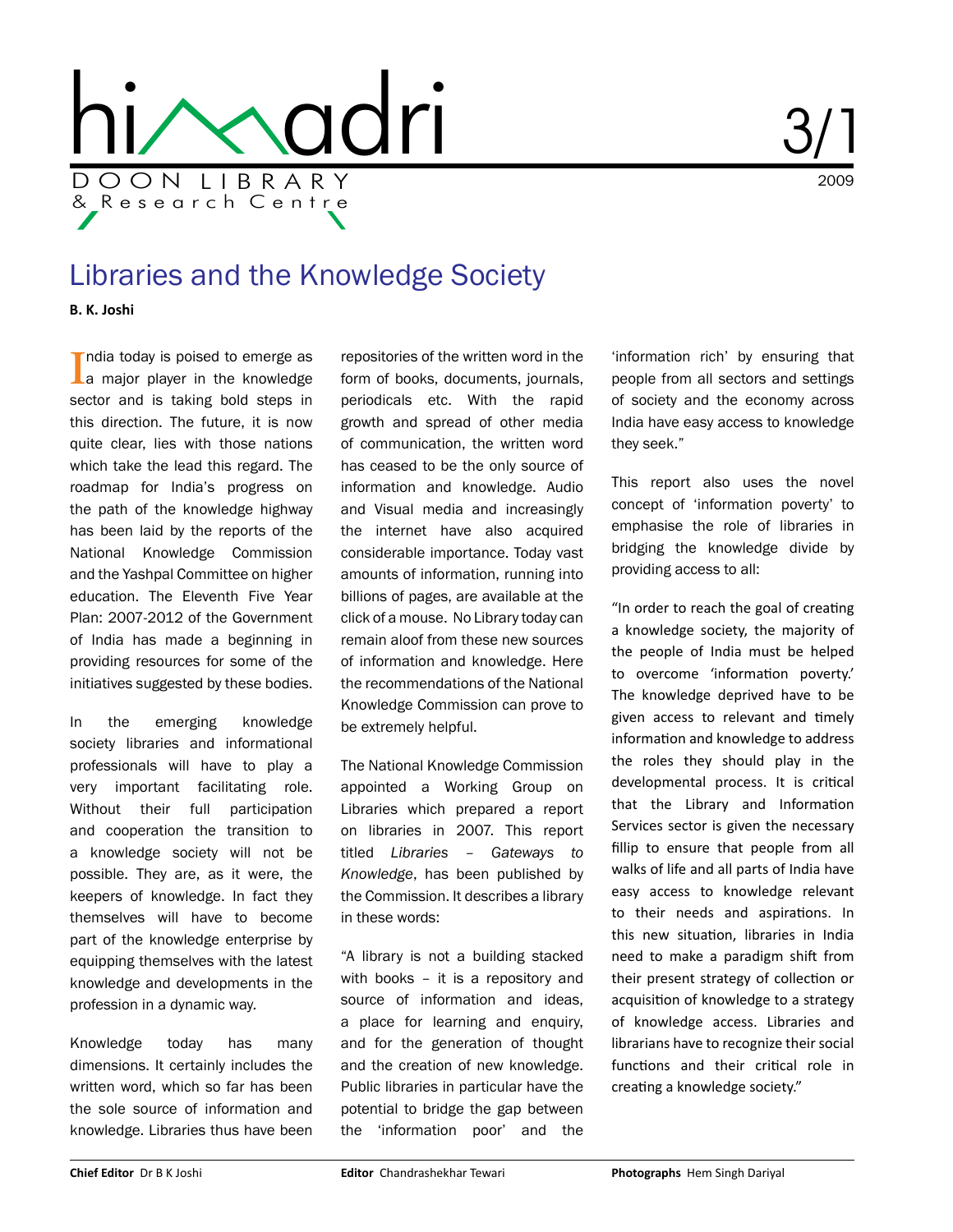

The third issue of Himadri, our **L** newsletter, is now in your hands. As usual we are extremely happy to share our news and happenings with all our members and readers.

The library continues to maintain its fast growth. Our total holdings are now close to 10,000 volumes. This is the first landmark that we had informally eyed when we started operations in 2006. Now that we are on the verge of reaching the landmark, we have naturally set our sights higher. A large part of the credit for this goes to our Book Selection Committee, which has been meeting periodically to select books. We are very grateful to them for volunteering their time and effort in keeping the library stocked with a valuable selection of books.

There is, however, downside to this celebratory news. Those of you who are regular visitors to the library would have noticed that we are now beginning to face a serious constraint of space. In fact we are fast reaching the point where every inch of space in the library will be occupied by books! Our stack room has no space left for accommodating book racks without displacing Mr Saxena the librarian, and Ms Thapliyal the accountant, who have their offices in that room. Our dilemma is that we have no place to shift them to. You may have also

## From the Director

noticed that we have recently placed book shelves in the old reading room for newspapers located to the right of the main entrance. That room is also full now. Both our reading rooms have also been attracting an increasing number of readers. They are now so tightly packed with reading tables and chairs that there is little space to move around. And yet, we cannot accommodate all the people who wish to use them.

The growth in the number of books in the library is, no doubt, a matter of great satisfaction, but it also brings with it serious concerns given the serious space constraint. Should we stop acquiring new books till we have more space? If we stop growing won't we gradually die and become fossilized? But if we continue to acquire new books at the same rate as we are doing now where do we keep them? All these concerns clearly point to the need for somehow getting additional space. The issue is: Where? One option that we are exploring is approaching the government for some funds to take up construction of additional halls and rooms in the existing premises. The other is to look for some alternative site for a permanent home for the library. The biggest advantage of our present location, and this is no mean advantage, is its central location. I don't think we can hope to get any other place that is so centrally located. In that case we are in danger of losing many of our regular users.

The downside to our present location, apart from the shortage of space, is the approach to the library and the condition of the Parade Ground. As you may have noticed, driving into the Parade Ground has lately become a nightmarish experience with boulders strewn everywhere, mounds of earth at various places and a deep gully just before approaching the entrance

to the library. The place is guaranteed to play havoc with the suspension of the hardiest car.

The present state of the Parade Ground is a classic example of the "Tragedy of the Commons". It doesn't seem to have any guardian, except twice a year – just before Independence Day and Republic Day – when hordes of workers descend to prepare it for the parade and in the process add to the boulders that are a continuing hazard for vehicular traffic. For us in the library, preparations for these two national days are nothing short of harrowing. The whole area gets barricaded a few days before the actual event and for getting into and out of the library we have to virtually crawl under numerous barricades.

I think it is time our readers raised their voice against the vandalisation of the Parade Ground and demanded its proper maintenance. It is a vital open space in the centre of the city and it needs to be aesthetically developed and maintained as a beautiful place that can be enjoyed by the citizens of Dehradun. And I would like to add that the library should be considered an essential civic facility which deserves a permanent home in one corner of the Parade Ground, easily accessible to all. All great cities have great libraries, in which they take great pride. Dehradun also deserves one.

Finally, I would like to add that apart from collecting books we have continued to organize talks and other programmes that have been generally well attended. This issue of Himadri contains a description of the events organized by us since our last issue. I hope you have attended some of them. We welcome any suggestions that you may have for future talks, presentations or events.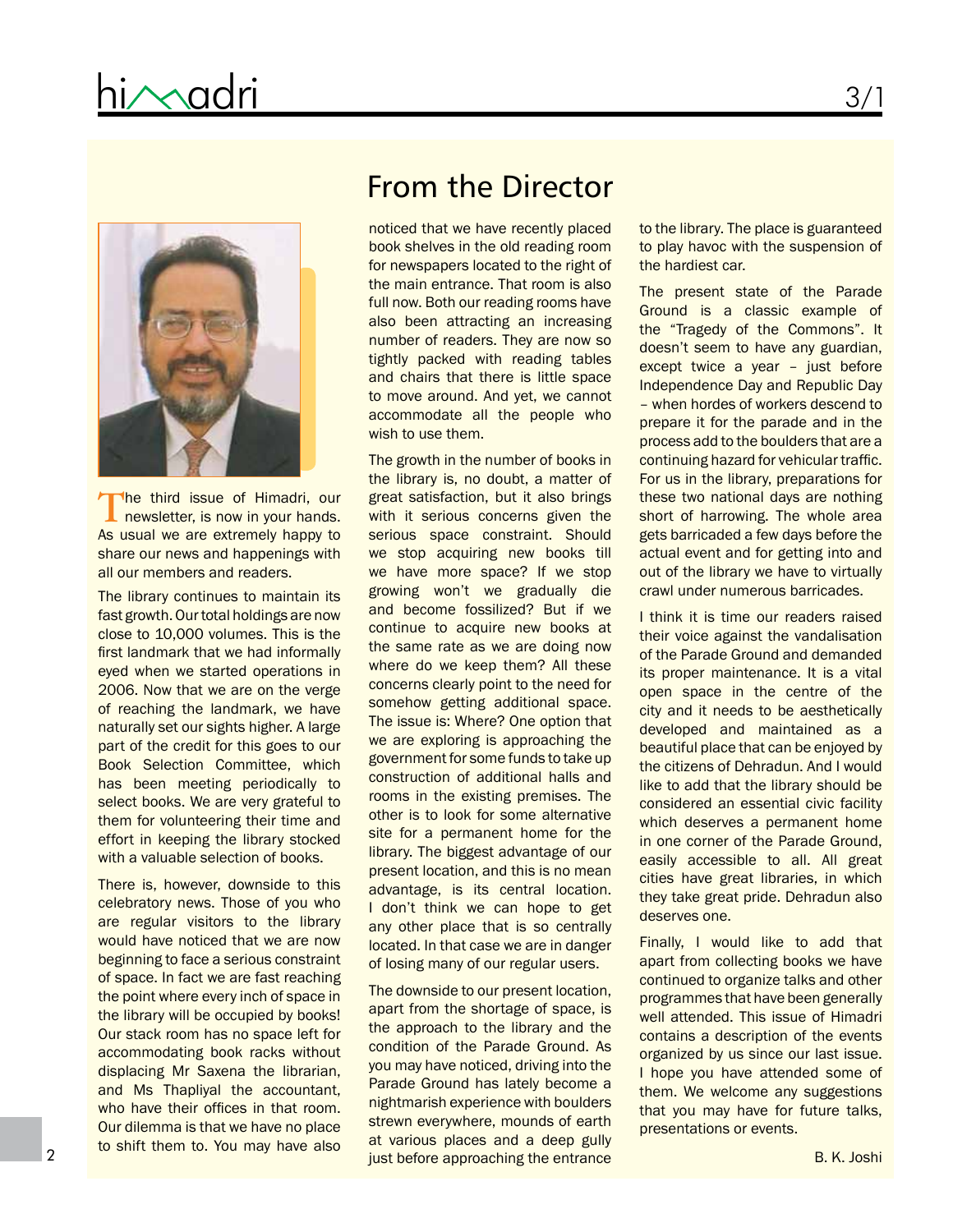## D O O N L I B R A R Y & R e s e a r c h C e n t r e hi/Madri

For development of libraries the Commission has made a set of 10 recommendations. Some of the more important recommendations are:

- 1. Set up a National Mission on Libraries:
- 2. Prepare a National Census of all Libraries
- 3. Revamp Library and Information Science education, training and research facilities and establish an Indian Institute of Library and Information Science.
- 4. Set up a Central Library Fund
- 5. Modernize library management
- 6. Promote Information Communication Technology (ICT) applications in all libraries

The role of National Mission on Libraries shall include: developing libraries and information services; advising the government on libraries and the information sector; setting standards for collection, services and technical processing; encouraging public-private participation; interacting with State Governments; conserving cultural heritage; reviewing and assess the education and in-service training needs of the sector; supporting R&D and technological development; ensuring access to all publications, including government and institutional public documents; setting up a system for monitoring the working of public libraries.

The responsibility for preparing the National Census of Libraries has been enrusted to the Raja Rammohan Roy Library Foundation. It is likely to be completed in 2010.

Initial funding of Rs. 1,000 crores from the Government sector has been proposed for the Central Library Fund, which may be matched by the private sector through corporate

philanthropy. This fund, according to the NKC, should be administered by the National Mission on Libraries.

The proposed modernization of libraries includes a model Library Charter, a list of services to be performed by libraries, and proposals for a library network and a National Repository for Bibliographic Records.

As regards the use if ICT in Libraries it is suggested that the catalogues of all libraries should be put on local, state and national websites, with necessary linkages. To enable equitable and universal access to knowledge resources, libraries should be encouraged to create more digital resources by digitizing relevant reading material in different languages; this can be shared at all levels. Peer-reviewed research papers resulting from publicly funded research should also be made available through open access channels, subject to copyright regulations. The use of open standards and free and open-source software is recommended for this.

The recommendations of the National Knowledge Commission formed the basis of the discussions at an International Seminar on "Libraries on the Agenda" organised by the Max Mueller Bhavan in collaboration with British Council, French Embassy, Instituto Cervantes and supported by The National Knowledge Commission at New Delhi on March 13-14, 2008. The seminar made a number of recommendations which deserve close attention by library professionals and the government. Some of the more important recommendations are:

1. Of the ten recommendations of the National Knowledge Commission (NKC) Working Group on Libraries three need to

be taken up on priority basis viz., (i) establish the National Mission on Libraries; (ii) undertake a Census of the Libraries in India; and (iii) establish the Indian Institute for Library and Information Science.

- 2. An action oriented Library Advocacy Campaign needs to be taken up at various levels.
- 3. Every Village & Every School should have a Library by 2020. We should strive for covering 10% of the villages in each state & UT each year. Libraries should be viewed as an important part of the community infrastructure: as important as other civic services like water and electricity. Access to library and information services will lead to the empowerment of the masses.

(Incidentally, Uttarakhand already has a Library Act that seeks to establish libraries in all district and block headquarters and in all villages. This needs to be translated into reality.)

4. The seminar emphasized the importance of promoting the spread of knowledge, education and culture. For this to happen, it argued that all the libraries in the country need to be unified. It recommended the need for an information infrastructure that includes all types of libraries and standardized technical platforms offering access to multivariate materials as per the needs of different sets of users required. Library programmes should not be seen as isolated occurrences but as parts of a whole embracing research, information and knowledge supply and including the entire gamut from archives to museums to the libraries sector.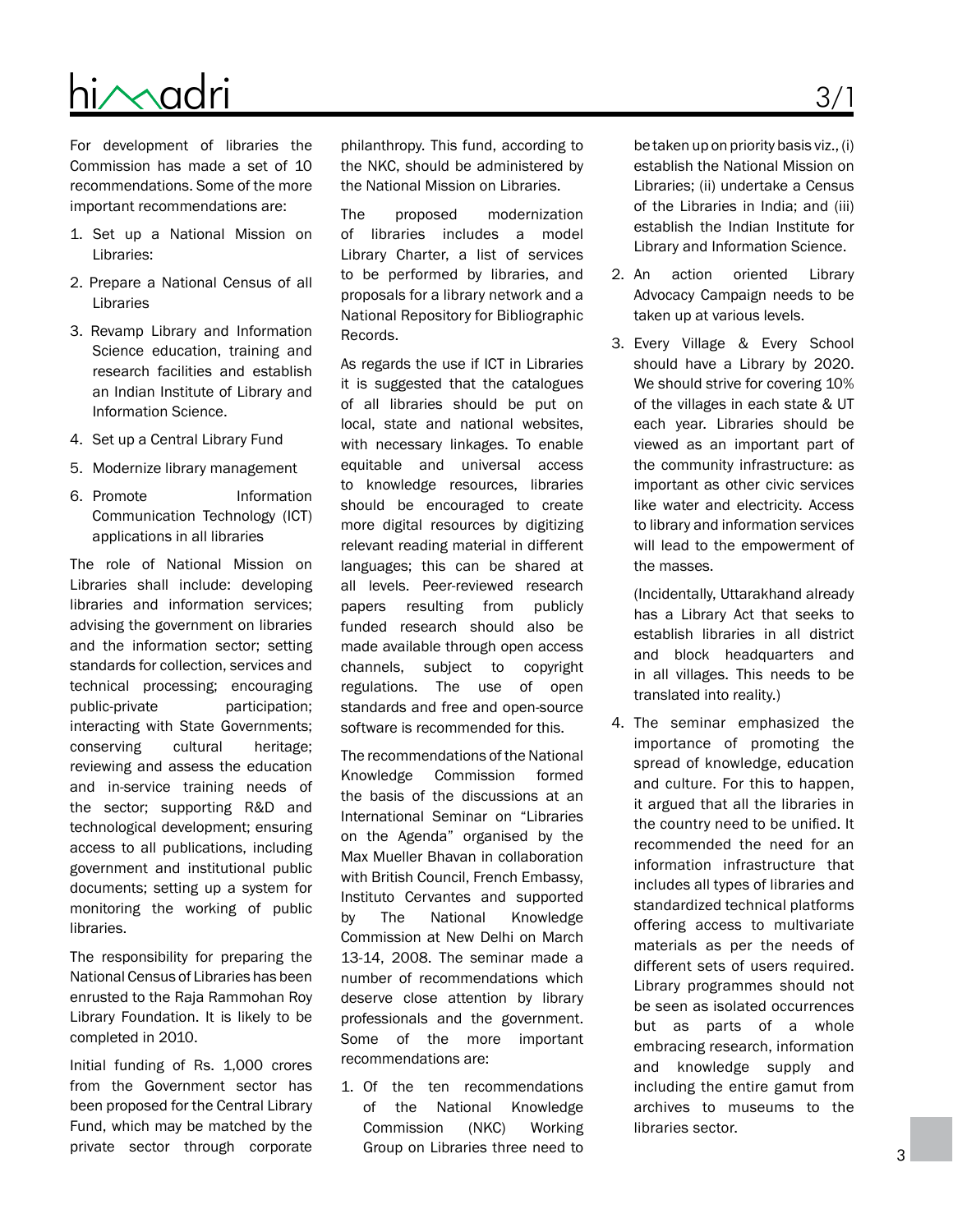# ni∧∧adri

5. A key component of the strategy for country-wide development of libraries, according to the seminar, is "advocacy for policy changes at the local, national, and international levels that support the use of best practices and offer feasible solutions to advance library work. A countrywide network of players at various levels and strategic partnership between all stakeholders will lead to successful advocacy campaigns."

The Father of Library Science in India Dr. S R Ranganathan had talked of "Books for all" as the primordial law of library science. Today it would be more appropriate to talk of information or knowledge for all. This is only possible by giving top priority to the development of libraries at all levels.

व्याख्यान - 6

## दून यूनिर्वसिटी : ए न्यू पैराडाइम

दून पुस्तकालय एवं शोध केन्द्र की ओर से दिनांक 4 अप्रैल 2009 को होटल रीजेन्ट में दून विश्वविद्यालय के कुलपति प्रो0 गिरिजेश पंत का व्याख्यान आयोजित किया गया। इस व्याख्यान का विषय था - दून यूनिर्वसिटी : ए न्यू पैराडाइम।

इस व्याख्यान में प्रो0 पंत का कहना था कि उच्च शिक्षा के सन्दर्भ में हमें वर्तमान दौर में काफी बदलाव देखने को मिल रहे हैं। ज्ञान के उपर कौशल हावी हो रहा है। ऐसी शिक्षा जो लोगों को अधिक कमाई प्रदान कर रही है समाज उसे ही अर्थवान व उच्च शिक्षा मान रहा है। इस मानसिकता का प्रभाव परम्परागत शिक्षा पर पड रहा है जिससे यह शिक्षा हाशिये पर चली गयी है। प्रो0 पंत का मानना था कि इस समय भारत की उच्च शिक्षा नाजुक दौर से गुजर रही है। पूर्व समय में स्थापित यहां के विश्वविद्यालय अपने उद्देश्यों को पूरा करने में सफल नहीं



हो पा रहे हैं। पिछले दो - एक दशकों में इन विश्वविद्यालयों ने अपनी साख, प्रतिष्ठा और विश्वास को खोया है। शिक्षा की गुणवत्ता में कमी आयी है। प्रो0 पंत ने वर्तमान पीढी को शिक्षा का बेहतर स्वरुप प्रदान करने के लिये अच्छे विश्वविद्यालयों की जरुरत बतायी। उन्होंने दून विश्वविद्यालय को सामाजिक धरोहर की संज्ञा देते हुए कहा कि इसकी हमें एक अलग पहचान बनानी होगी। देश व सामाजिक परिस्थितियों के अनुरुप दून विश्वविद्यालय में योग्य शिक्षकों, व्यावहारिक विषयों, सुदृढ़ पुस्तकालय व पर्याप्त संसाधनों के साथ ही टीचिंग मैथोडॉलाजी पर अधिक ध्यान देना होगा। दून विश्वविद्यालय कैसा हो इस पर उन्होंने लोगों से अपनी राय देने को भी अपील की।

व्याख्यान कार्यक्रम की अध्यक्षता कर रहे प्रो0 एस0 पी0 सिंह, पूर्व कुलपति गढवाल विश्वविद्यालय. श्रीनगर ने विश्वविद्यालयों के तेजी से हो रहे गैर बौद्विकीकरण पर चिन्ता व्यक्त को। उनका कहना था कि विश्व के सर्वोत्तम 100 विश्वविद्यालयों में हमारे देश का कोई भी विश्वविद्यालय शामिल नहीं है। ऐसी स्थिति में विश्वविद्यालयों के बारे में हम सबको मंथन करने की जरुरत है। दन पुस्तकालय एवं शोध केन्द्र के निदेशक प्रो0 बी0 के0 जोशी ने कहा कि बाजार अर्थव्यवस्था के चलते आज विश्व स्तर पर उच्च शिक्षा का परिदृश्य बदल रहा है, हमें इस दिशा में मानवीय मूल्यों को ध्यान में रखकर विश्वविद्यालयों को बचाना व बनाना होगा। देहरादून का उदाहरण देते हुए उन्होंने कहा कि इण्टरमीडिएट स्तर तक यहां जितनी अच्छी शिक्षा है उच्च शिक्षा उतनी ही बदहाल है। इस स्थिति में दून विश्वविद्यालय सबके लिये आशा की किरण है।

### **Research**

### A Two Day Orientation Program on Research **Methodology**

n 10th and 11th April 2009, the DLRC organized a two day orientation program on Research Methodology.The teachers and students of the DAV (PG) College, MKP (PG) College, Manav Bharti and those associated with NGO's like Peoples Science Institute and Mahila Samakhya participated in the program. From the DLRC, Dr BK Joshi, the Director, Dr Manoj Panjani and Shri C S Tiwari, Research Associates were the participants. There were four sessions on the Philosophy of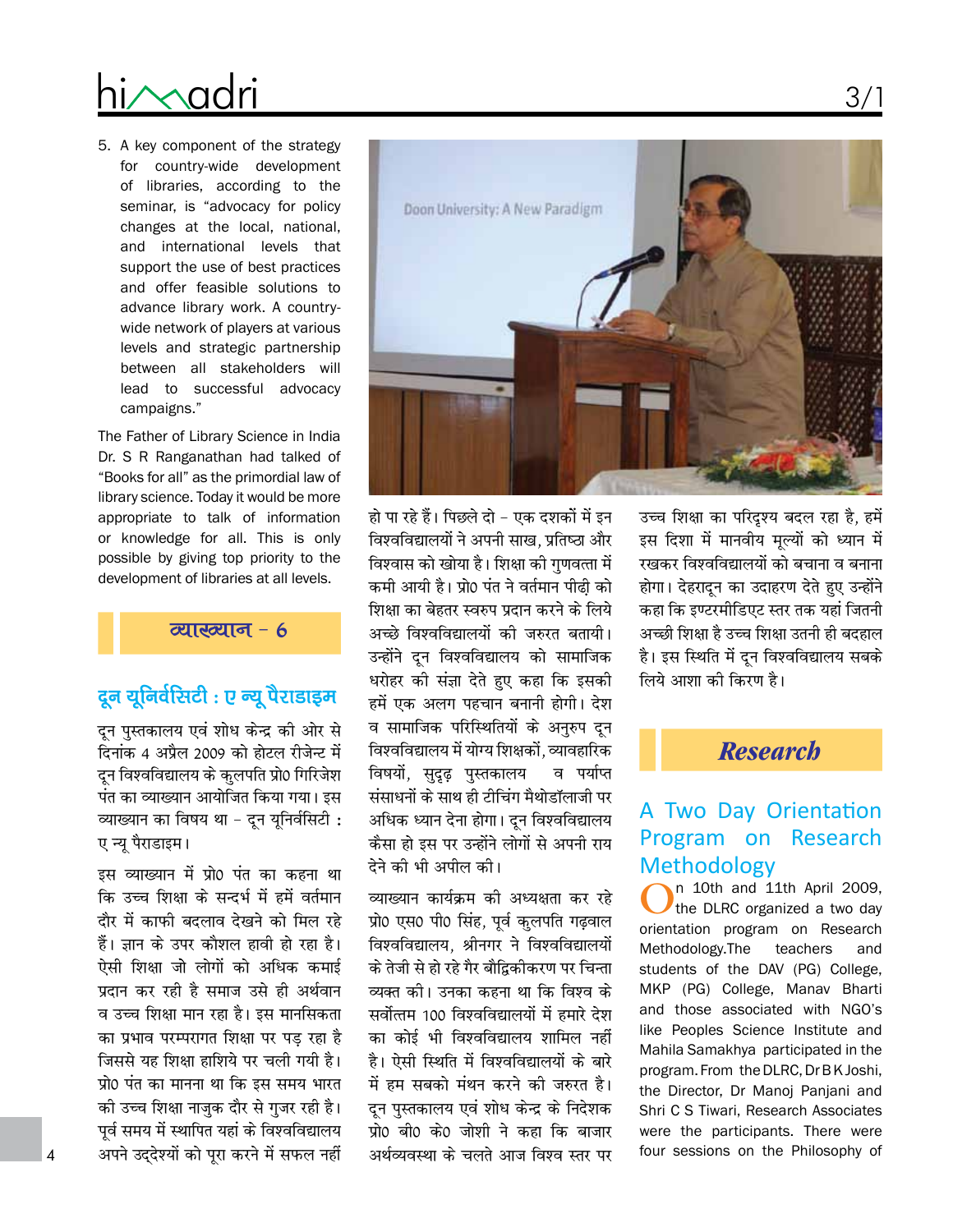# hi∕∧adri



Social Sciences, Identification of a Problem, Interdisciplinary Approach and Qualitative and Quantitative Techniques respectively. The main speakers in these four sessions were Dr B K Joshi and Dr Manoj Panjani.

### प्रतियोगिता

#### स्कूली छात्रों के मध्य क्विज पतियोगिता

<mark>। क</mark>ूली बच्चों में, शैक्षिक बौद्विक व ्वैचारिक चेतना विकसित करने के उद्देश्य से दून पुस्तकालय एवं शोध केन्द्र द्वारा 27 अप्रैल व 2 मई 2009 को देहरादून के यूनिसन स्कूल व वेल्हम बॉयस् स्कूल में क्विज प्रतियोगिता का आयोजन किया गया।



इस क्विज प्रतियोगिता में देहरादून नगर के 12 स्कूलों ने भाग लिया।

इस प्रतियोगिता में प्रतिभागी स्कूली छात्र छात्राओं से आठ चक्रों में 56 प्रश्न पुछे गये। पुछे गये प्रश्न इतिहास, भुगोल,विज्ञान तकनीक, कला,साहित्य, दर्शन खेलकूद व समसामयिक विषयों पर आधारित थे। इस क्विज प्रतियोगिता में ब्राइट लैण्ड. आर. आई.एम.सी. वैल्हम बॉयस वैल्हम गर्ल्स, दून इंटरनेशनल व वाइनबर्ग स्कूलों की टीमें जीत हासिल कर सेमीफाइनल में पहुंची। क्विज का सेमीफाइनल व फाइनल राउण्ड 7 सितम्बर, 2009 को होटल रीजेन्ट में आयोजित हुआ। क्विज के फाइनल राउण्ड में वैल्हम गर्ल्स और वैल्हम ब्वायज के मध्य कड़ा मुकाबला हुआ, जिसमें मामूली अन्तर से वैल्हम गर्ल्स ने जीत हासिल कर प्रथम स्थान प्राप्त किया। वैल्हम ब्वायज को दुसरा व आर.आई.एम.सी. को तृतीय स्थान प्राप्त हुआ। क्विज प्रतियोगिता का संचालन दन पुस्तकालय एवं शोध केन्द्र के सलाहकार श्री राजन बजनाथ ने किया।



#### व्याख्यान - 7

#### लोकसभा चुनाव - २००९: एक विश्लेषण

<mark>र्ष 2009 में हुए लोकसभा चुनाव के</mark> परिणामों के सन्दर्भ में प्रो0 बी0 के0 जोशी द्वारा दून पुस्तकालय एवं शोध केन्द्र में 16 जून 2009 को एक व्याख्यान दिया गया। उत्तराखण्ड के पांचों संसदीय सीटों में प्रमुख दलों द्वारा प्राप्त मतों के आंकड़ों का विश्लेषणात्मक विवरण स्लाइड्स के माध्यम से देते हुए प्रो0 जोशी ने कहा कि इन चुनावों में बसपा ने अपना जनाधार बढ़ाने में सफलता प्राप्त की है। वर्ष 2004 के पिछले लोकसभा चुनाव की तुलना में बसपा ने 8.47 प्रतिशत अधिक वोट प्राप्त किये हैं जबकि भाजपा को 7.18 प्रतिशत वोटों का नुकसान हुआ है। कांग्रेस को भी महज पिछले लोकसभा चुनाव की तुलना में मात्र 4.83 प्रतिशत वोटों का फायदा पहुंच पाया है।



प्रो0 जोशी ने प्राप्त आंकड़ों के आधार पर बताया कि उत्तराखण्ड के आगामी चुनावों में बसपा त्रिकोणात्मक संघर्ष वाले दल की भमिका में सामने आ सकती है। उत्तराखण्ड के पर्वतीय क्षेत्रों में बसपा का वोट बैंक बढ़ रहा है। हरिद्वार संसदीय सीट से कांग्रेस की जीत का परिणाम काफी हद तक उत्तर प्रदेश से प्रभावित हुआ है। क्योंकि उत्तर प्रदेश में कांग्रेस 20 वर्षो बाद उभर कर आयी है। क्षेत्रीय दल उत्तराखण्ड कान्ति दल तथा समाजवादी पार्टी के बारे में उनका कहना था कि ये दोनों ही पार्टियां अपना जनाधार खोती जा रही हैं। इन पार्टियों को इस बार क्रमश: 1.83 व 1.23 प्रतिशत वोटों से ही सन्तोष करना पडा।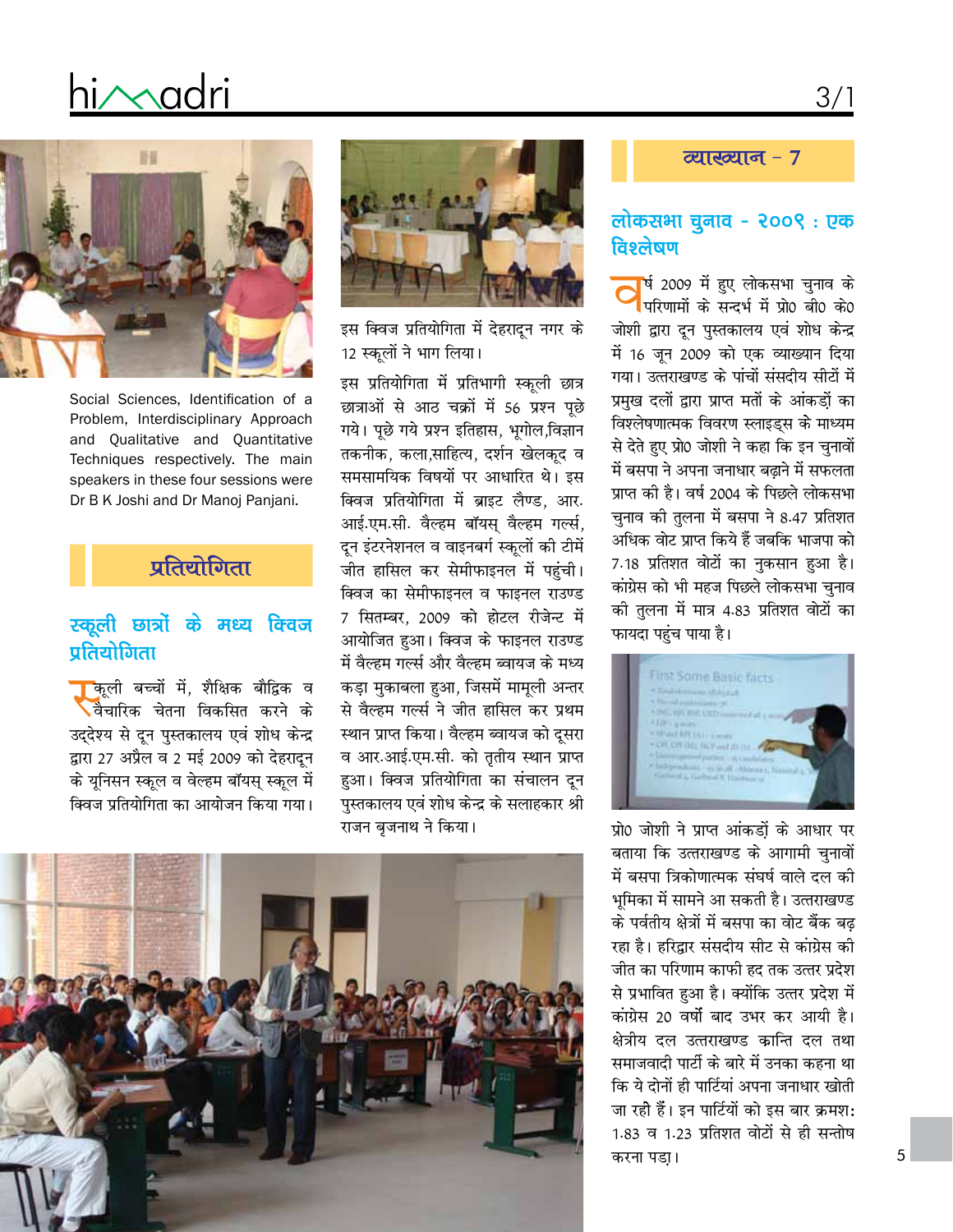# himadri

#### फिल्म

#### भारत एक खोज का नि:शुल्क  $\overline{u}$ दर्शन

नासदासीन्नो सदासीत तदानीं नासीद्रजो नो व्योमा परो यती किमावरीवः कह कस्य शर्मन्नम्भः किमासीद्धहनं गभीरम्

<mark>्र</mark>ाारत एक खोज 53 कड़ियों का <mark>।</mark> एक टी0वी0 धारावाहिक है. जिसमें 5000 वर्ष पुराने इतिहास से लेकर स्वाधीनता प्राप्ति के दौर तक की कई झलकियां प्रस्तुत की गयीं हैं। इस धारावाहिक में भारतीय इतिहास के विभिन्न कालखण्डों का सामाजिक, सांस्कृतिक व राजनैतिक पहलओं का दिलचस्प नजारा देखने को मिलता है। भारत एक खोज पं0 जवाहरलाल नेहरु की प्रसिद्ध किताब *द डिस्कवरी ऑफ इण्डिया* पर आधारित है। प्रसिद्ध फिल्मकार श्याम बेनेगल द्वारा इस धारावाहिक का निर्माण दरदर्शन के लिये किया गया। इसमें जाने माने अभिनेता रोशन सेठ सूत्रधार व पं0 जवाहरलाल नेहरु की भूमिका निभा रहे हैं। इस धारावाहिक की एक और खास बात है - मशहूर अभिनेता ओमपुरी की शानदार आवाज।

दूरदर्शन द्वारा तैयार इस धारावाहिक का नि:शुल्क प्रदर्शन दून पुस्तकालय एवं शोध केन्द्र की ओर से 17 जून 2009 से हर हफ्ते



दो बार (प्रत्येक बृधवार व शनिवार को) किया जा रहा है। पुस्तकालय आने वाले सदस्य. इतिहास में रुचि रखने वाले लोग व प्रतियोगी परीक्षाओं की तैयारी कर रहे छात्र इसके हर एपिसोड का आनन्द उठा रहे हैं। लगभग डेढ घण्टे तक बड़े परदे पर इस धारावाहिक का प्रदर्शन सायं 3.00 बजे से दन पस्तकालय एवं शोध केन्द्र के कक्ष में किया जाता है।

At first was neither being nor nonbeing There was not air nor yet sky beyond What was wrapping? Where? In whose protection? Was water there, unfathomable deep

#### **Review**

## **Exploring a New Kind** of Personality; A Few Towns of North India, Allahabad, Dehradun and Mussoorie

The Last Bungalow, Writings on Allahabad: Edited by Arvind Krishna Mehrotra, New Delhi, 2007, The Doon Valley Across The Ages, Edited by Ganesh Saili, New-Delhi, 2007 and Once Upon a Time in the Doon..... Writings from the Green Valley, Edited by Ruskin Bond, New-Delhi, 2007.

ike every individual each town has a personality of its own. That personality gets a shape because of topography and history. The above mentioned works are efforts in this direction. When I saw the book on Allahabad titled The Last Bungalow I recalled a visit to the town in 1988. At that time I noticed the huge bungalows with equally huge compounds dotting the landscape of the Civil Lines area. A fellow historian, who happened

to be a resident of Allahabad, said that it was colonial development as the town was the capital of U.P from 1878 to 1922. The colonial state in India tried to impose its authority on the hearts and minds of the Indian people by inspiring awe. Building such imposing structures was one way of inspiring such awe. Since ancient times Prayag or Allahabad, because of the Kumbh fair, has had a place in our history. In modern times its importance increased first because it was the provincial capital then for housing the central office of the Congress, becoming a centre for higher education on account of the University and after independence becoming the capital city for Hindi literature. Different articles compiled meticulously reveal all these different facets about the town's personality. What is most significant from my point of view is the fact that the language is very lucid and is bound to interest the lay reader as well as the scholar of urban history, sociology and politics. However, there is one very important omission. There is no essay on the Allahabad Coffee House, the venue where an entire generation of Hindi writers was groomed. A full size volume on the coffee house culture of Allahabad is due.

Ganesh Saili's volume is a compilation of writings by Englishmen on

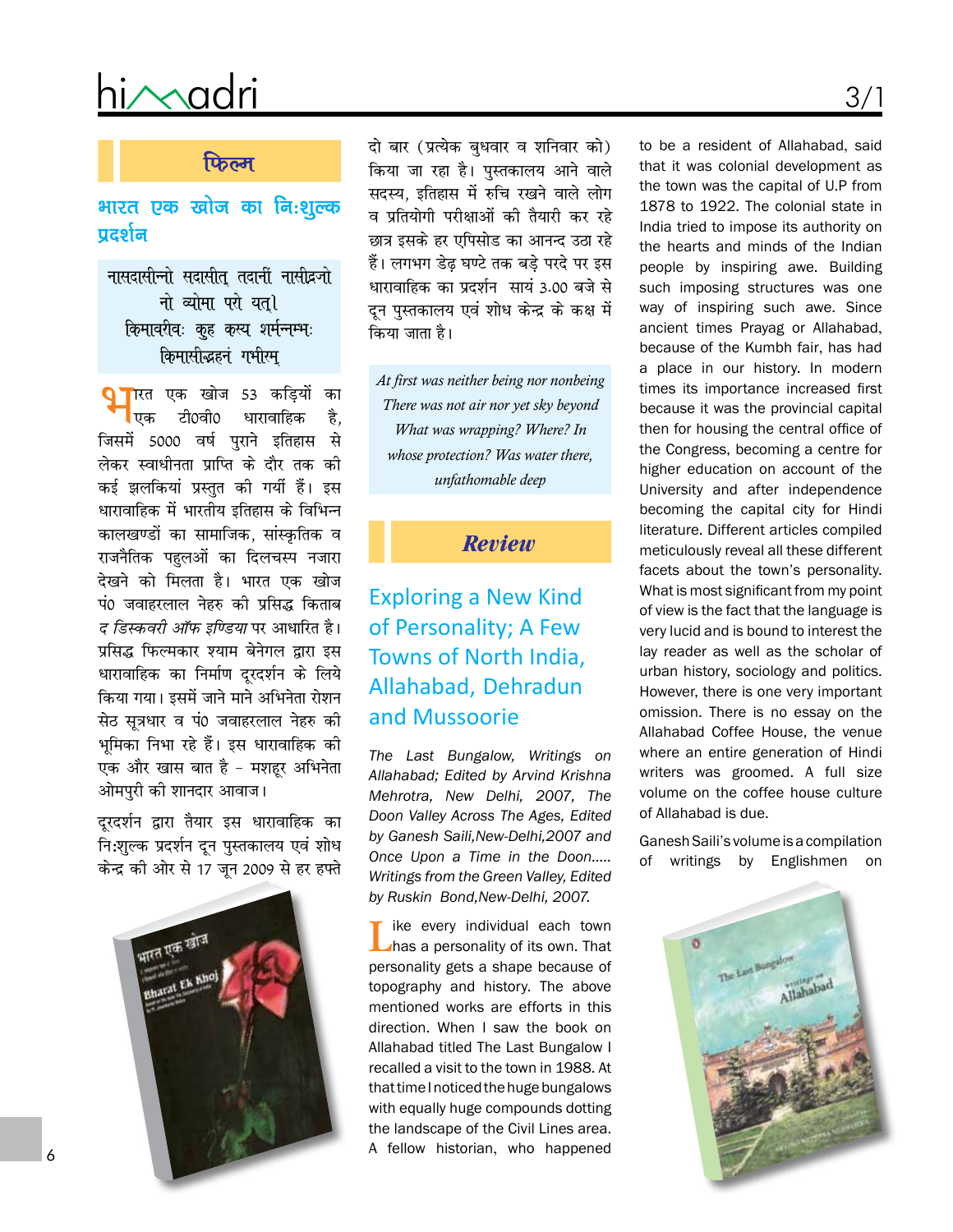# hi∕∧adri

Mussoorie mainly in the 19th century. The British colonial state developed hill stations for the comfort of its civil and military personnel. The town of Mussoorie was one such hill station. Ganesh Saili must be congratulated for making the effort to discover 19th century writings. The vivid descriptions of some the writings transports one into that era. One such article written by one John Lang was published in a weekly journal edited by Charles Dickens.

The volume on Dehradun takes you on a nostalgic trip when Dehradun was supposed to be a sleepy town. In some articles there is lament on the extinction of the tranquility so characteristic of the city in the past. Apart from being the state capital it is also housing a number of engineering colleges, management institutes, law colleges and institutions providing skills in the field of information technology. which are dotting the landscape of the city. As maintaining huge compounds is becoming economically unviable multi-storied apartments are coming up in their place. Scholars of urban affairs as well as the lay reader interested in reading good prose will find this volume interesting. It is hoped that these volumes will inspire works on townslike Patna, Ranchi, Dhanbad, Kanpur, Jhansi, Agra, Meerut, Asansol, Jabalpore, etc.

- Manoj Panjani

### पुस्तक परिचय

| पुस्तक             | : हिमालय का महाकुंभ नंदा  |
|--------------------|---------------------------|
|                    | राजजात                    |
| लेखक               | : रमेश पोखरियाल निशंक     |
| प्रकाशक            | : विनसर पब्लिशिंग कम्पनी, |
|                    | देहरादून                  |
| पृष्ठ              | : 277                     |
| मूल्य              | : 1250 रुपये मात्र        |
| प्रकाशन वर्ष: 2008 |                           |



**)**त्तराखण्ड हिमालय में हर बारह वर्षों के अन्तराल में होने वाली 'नंदादेवी राजजात' विश्व की एक अनूठी यात्रा है। हिमालयी लोक जीवन में रची–बसी मां नन्दा की आस्था से जुड़ी यह राजजात चमोली जनपद के नौटी गांव से आरम्भ होकर होमकुण्ड में जाकर समाप्त होती है। तकरीबन 280 कि0मी0 की यह पैदल यात्रा यात्रियों को हर पल उत्साहित करती रहती है। इसी नंदा राजजात की आस्था,रहस्य व रोमांच के विविध सोपानों का जीवन्त दृश्य मिलता है-' हिमालय का महाकुंभ नंदा राजजात' पुस्तक में। रमेश पोखरियाल निशंक द्वारा लिखी यह पुस्तक रंगीन छाया चित्रों व आकर्षक साज सज्जा से युक्त है। सरल भाषा में लिखी गयी यह पुस्तक नंदा राजजात की पौराणिकता, इतिहास व यात्रा पडा़वों की जानकारी देने के साथ ही प्रकृति के अप्रतिम सौन्दर्य की अनुभूति भी कराती है। हिमालय के इतिहास, पर्यटन और संस्कृति में रुचि लेने वाले लोगों, विद्यार्थियों, शोधकर्ताओं के लिये यह पुस्तक उपयोगी साबित होगी।



आदरणीय जोशी जी.

हिमाद्रि का प्रथम अंक मिला। जनवरी से मार्च 2009 का अंक भी मिल गया है। इस लाइब्रेरी के माध्यम से वैचारिक,सांस्कृतिक व रचनात्मक कार्यो की जो शुरुआत हुई है वह सराहनीय है। मुझे स्मरण है आपको इस तरह के कार्यो को करने की बड़ी तड़प थी। इस दिशा में मिली सफलता के लिये आपको हार्दिक बधाई व उत्तरोतर समृद्धि के लिये शुभेच्छाएं।

> नीमा वैष्णव लक्ष्मी आश्रम कौसानी, अल्मोडा

आदरणीय डॉ0 जोशी जी.

हिमाद्रि का जनवरी-मार्च 2009 अंक प्राप्त हुआ, आभार। पत्रिका में प्रस्तुत सामग्री एक सर्वतोमुखी सर्वेक्षण है - जो दून पुस्तकालय एवं शोध केन्द्र को जनोन्मुखी बनाती हैं। पत्रिका में भाषा, साहित्य, इतिहास,संस्कृति व पर्यावरण से जुड़े विषयों का संयोजन इसके पीछे निहित दूरदर्शिता व परिपक्वता की अवधारणा को स्वयं बता रहा है।

दुन पुस्तकालय एवं शोध केन्द्र, जनहित का परिचायक बने तथा 'हिमाद्रि' (हिमालय) के समान ही उच्चता, धवलता, स्थैर्य व गाम्भीर्य का बोध कराता रहे।

> भगवती प्रसाद नौटियाल देहरादन

#### **Participation**

## **Scholars affiliated** to DLRC invited to participate in an **International workshop**

International Workshop  $\mathsf{n}$  $\Gamma$  on "Oral Epics of Western Nepal and related traditions: anthropological, linguistic and musical perspectives", was organized by Dr. Boyd Michailovsky and Dr. Marie Lecomte-Tilouine, Research Directors, CNRS, France, at CNAS, Kathmandu, during Sep. 8-10, 2009 during. The following scholars affiliated to DLRC have participated in the workshop and presented their respective papers.

## $3/1$